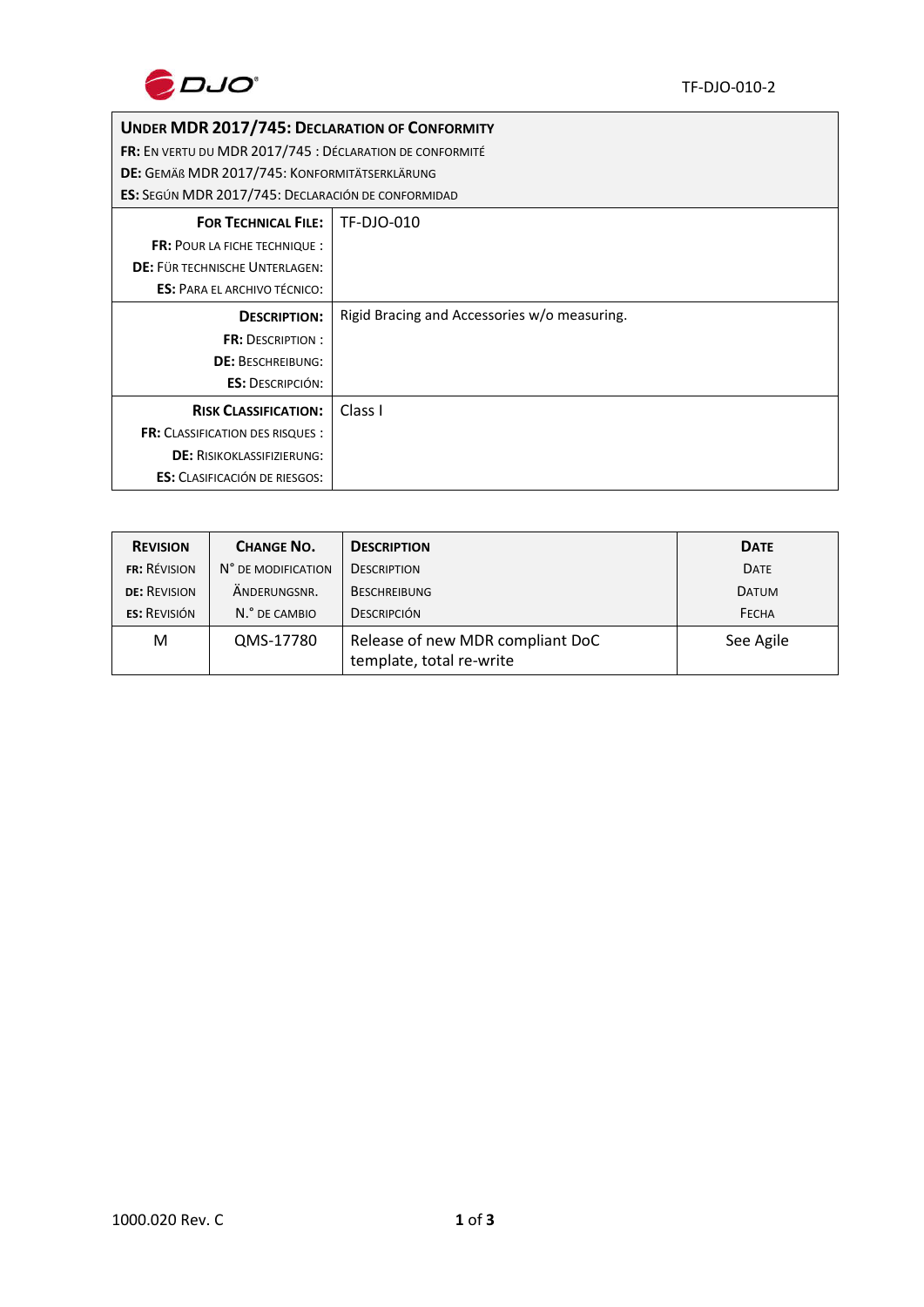

| <b>DECLARATION OF CONFORMITY</b>                |                                              |  |  |  |
|-------------------------------------------------|----------------------------------------------|--|--|--|
| FR: DÉCLARATION DE CONFORMITÉ                   |                                              |  |  |  |
| <b>DE: KONFORMITÄTSERKLÄRUNG</b>                |                                              |  |  |  |
| <b>ES: DECLARACIÓN DE CONFORMIDAD</b>           |                                              |  |  |  |
| <b>MANUFACTURER</b>                             | DJO, LLC                                     |  |  |  |
| <b>FR: FABRICANT</b>                            | 1430 Decision Street                         |  |  |  |
| <b>DE: HERSTELLER</b>                           | Vista, CA 92081-8553 U.S.A.                  |  |  |  |
| <b>ES: FABRICANTE</b>                           |                                              |  |  |  |
| <b>EU AUTHORIZED REPRESENTATIVE</b>             | MDSS GmbH                                    |  |  |  |
| FR: REPRÉSENTANT AGRÉÉ POUR L'UNION EUROPÉENNE  | Schiffgraben 41                              |  |  |  |
| DE: AUTORISIERTER VERTRETER IN DER EU           | 30175 Hannover<br>Germany                    |  |  |  |
| <b>ES: REPRESENTANTE AUTORIZADO EN LA UE</b>    |                                              |  |  |  |
| <b>PRODUCT</b>                                  | Rigid Bracing and Accessories w/o measuring. |  |  |  |
| <b>FR: PRODUIT</b>                              |                                              |  |  |  |
| <b>DE: PRODUKT</b>                              |                                              |  |  |  |
| <b>ES: PRODUCTO</b>                             |                                              |  |  |  |
| <b>PART NUMBER LIST</b>                         | TF-DJO-010-Master-Data                       |  |  |  |
| FR: LISTE DE RÉFÉRENCES                         |                                              |  |  |  |
| <b>DE: LISTE DER TEILENUMMERN</b>               |                                              |  |  |  |
| <b>ES:</b> LISTA DE NÚMEROS DE PIEZAS           |                                              |  |  |  |
| <b>MDR RISK CLASSIFICATION</b>                  | Class I                                      |  |  |  |
| FR: CLASSIFICATION DES RISQUES DU RÈGLEMENT MDR |                                              |  |  |  |
| <b>DE: MDR-RISIKOKLASSIFIZIERUNG</b>            |                                              |  |  |  |
| ES: CLASIFICACIÓN DE RIESGOS DEL INFORME DE     |                                              |  |  |  |
| DISPOSITIVO MÉDICO (MDR)                        |                                              |  |  |  |
| <b>RED CLASSIFICATION</b>                       | N/A                                          |  |  |  |
| <b>FR: CLASSIFICATION RED</b>                   |                                              |  |  |  |
| <b>DE: RED-KLASSIFIZIERUNG</b>                  |                                              |  |  |  |
| <b>ES:</b> CLASIFICACIÓN ROJA                   |                                              |  |  |  |
| <b>CONFORMITY ASSESSMENT ROUTE</b>              | Annex IX                                     |  |  |  |
| FR: VOIE D'ÉVALUATION DE LA CONFORMITÉ          |                                              |  |  |  |
| <b>DE: WEG DER KONFORMITÄTSBEWERTUNG</b>        |                                              |  |  |  |
| ES: RUTA DE EVALUACIÓN DE CONFORMIDAD           |                                              |  |  |  |
| GMDN(s)                                         | 41472                                        |  |  |  |
|                                                 |                                              |  |  |  |
| <b>UMDNS</b>                                    | 17-874                                       |  |  |  |
|                                                 | 17-930                                       |  |  |  |
| <b>BASIC UDI-DI</b>                             | See Master Data                              |  |  |  |
|                                                 |                                              |  |  |  |
| <b>SRN</b>                                      | N/K                                          |  |  |  |
|                                                 |                                              |  |  |  |